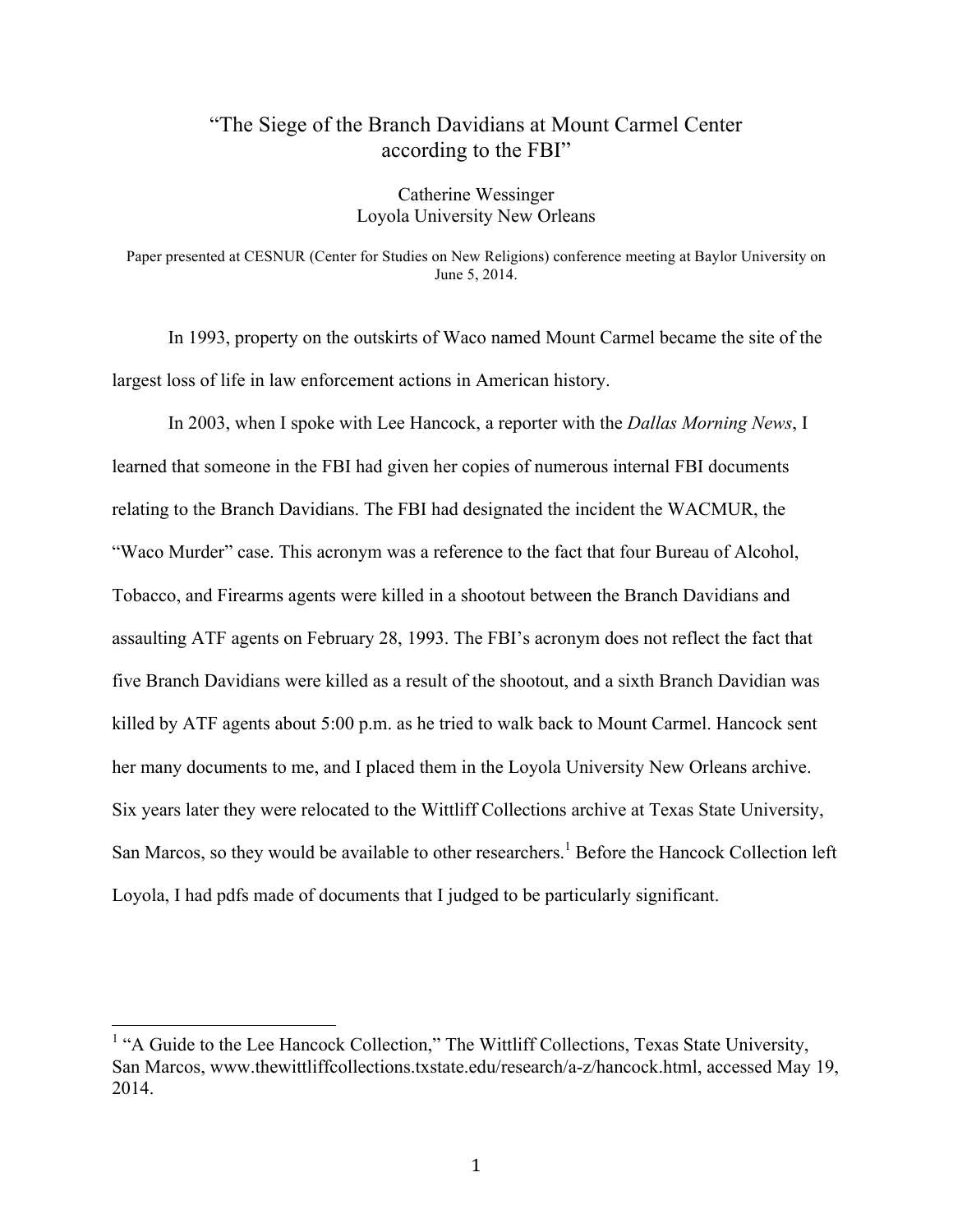One of the documents is the WACMUR Major Event Log with entries dating from February 28, 1993, to May 4, 1993.<sup>2</sup> The Major Event Log is a compilation of multiple logs kept by FBI agents. The three primary logs with entries in the Major Event Log are: one kept by the FBI negotiators; one kept by members of the FBI's Hostage Rescue Team (known as the HRT); and one kept by FBI officials in the Strategic Information and Operations Center (SIOC) in the Hoover Building in Washington, D.C. The Major Event Log contains only two entries for April 19, 1993, but there is a separate WACMUR Major Case log for April 19, again consisting of entries logged by multiple FBI sources. The primary logs reflected in the WACMUR Major Case April 19, 1993 log are: the HRT; SIOC; and sounds and conversations picked up by two of the surveillance devices in the building, which were noted by FBI monitors. The April 19, 1993 log begins in the early a.m. and concludes at  $10:30 \text{ p.m.}^3$  FBI agents on the ground first spotted fire at 12:11 p.m.<sup>4</sup>

Several FBI narratives emerge from the internal FBI documents in the Hancock Collection. The two logs reveal that, except for notable exceptions,<sup>5</sup> the narrative of the

 $<sup>2</sup>$  The last entry in the Major Event Log records the discovery of four bodies of Branch Davidians</sup> killed in the shootout on February 28, 1993, and buried during the siege in a single grave dug by Clive Doyle in the unfinished storm shelter next to the building. See Clive Doyle, with Catherine Wessinger and Matthew D. Wittmer, *A Journey to Waco: Autobiography of a Branch Davidian* (Lanham, Md.: Rowman & Littlefield, 2012).

<sup>&</sup>lt;sup>3</sup> Major Case 80-WACMUR Updated Event Log for April 19, 1993, 22:30, reports, "ATF established crime scene perimeters and assumed investigative responsibility."

 $4$  FLIR (far infrared) imaging being shot by the FBI's Nightstalker airplane flying overhead recorded the first fire at 12:07 p.m. David B. Kopel, and Paul H. Blackman, *No More Wacos: What's Wrong with Federal Law Enforcement and How to Fix It* (Amherst, N.Y.: Prometheus Books, 1997), 198-200.

 $<sup>5</sup>$  Although in the first part of the siege through March 24, when negotiation coordinator Gary</sup> Noesner was trying to keep David Koresh and Steve Schneider calm so people would be sent out, at least one negotiator approved of the punishment of the Branch Davidians by actions taken by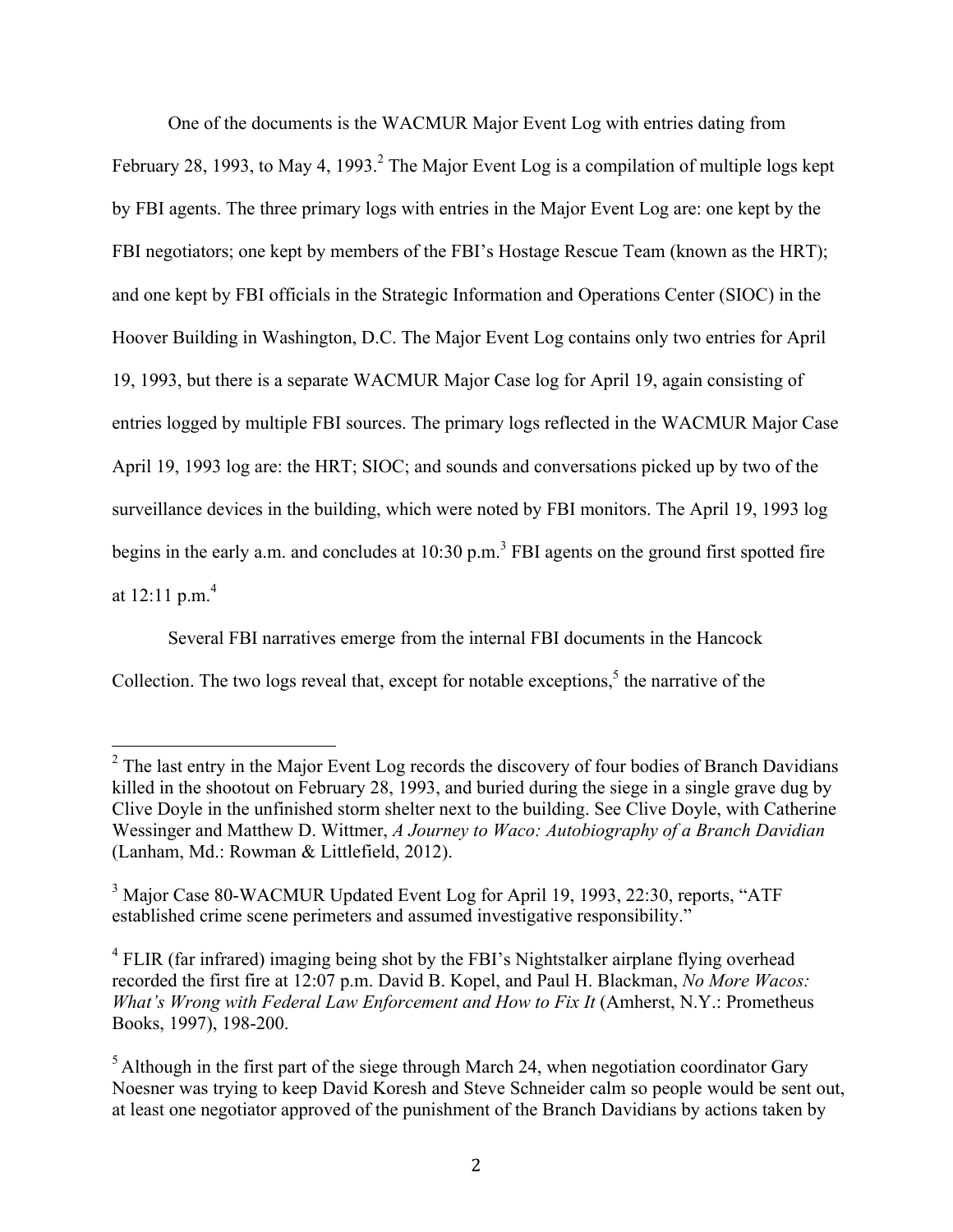negotiators competed with the narratives of the HRT agents and the FBI officials associated with SIOC. The logs reveal that Special Agents in Charge, the negotiators, and HRT agents in Waco were reporting constantly to officials in SIOC. The logs indicate that SIOC officials collaborated with the lead Special Agent in Charge and the HRT agents in undercutting the negotiations and leading the process toward an assault. The Major Case Log reveals that FBI agents knew a fire was the likely outcome of an assault. As the process documented in the Major Event Log moved inexorably toward the FBI's tank and CS gas assault on April 19, 1993, negotiators were busy recording the breakthroughs they were having in persuading David Koresh to formulate and act on an exit plan. On April 19, officials in SIOC were watching and listening to the assault in real time. The SIOC officials could hear the audio picked up by bugs, as did the commanders on the ground.<sup>6</sup> They were watching the assault via closed circuit television.<sup>7</sup> The officials in SIOC were so well-informed about the moment to moment events during the assault, the log conveys the impression that they could have slowed or stopped the assault at any point.

the Hostage Rescue Team. After a woodpile behind the building was bulldozed and a tank hit the Branch Davidians' dump truck, the Major Event Log entry for 11:15 a.m. indicated that the negotiator who wrote, "Steve – is very frustrated," had drawn a "smile face." An entry in the log for 12:41 p.m. indicated that Judy Schneider had reported, "David is mad!! (smiley face)."

!!!!!!!!!!!!!!!!!!!!!!!!!!!!!!!!!!!!!!!!!!!!!!!!!!!!!!!!!!!!!!!!!!!!!!!!!!!!!!!!!!!!!!!!!!!!!!!!!!!!!!!!!!!!!!!!!!!!!!!!!!!!!!!!!!!!!!!!!!!!!!!!!!!!!!!!!!!!!!!!!!!!!!!!!!!!!!!!!!

These audiotapes, if they exist, have not been released, nor is any of this audio reported on the April 19, 1993 log.

 $6$  In 1999 Col. Rodney L. Rawlings, who in 1993 was the Army's on-site liaison with the FBI in Waco, told Lee Hancock that he and FBI agents listened to audio from surveillance devices in real time, and that information was used to direct tanks to insert CS in particular locations. He said that they could hear the children and women in a concrete room (a former vault) at the bottom of the central tower, "crying, talking, praying." He reported that he heard Koresh give the order to light the fire. Lee Hancock, "Ex-Colonel Says FBI Heard Sect's Fire Plans," *Dallas Morning News*, 8 October 1999.

<sup>7</sup> Kopel and Blackman, *No More Wacos.*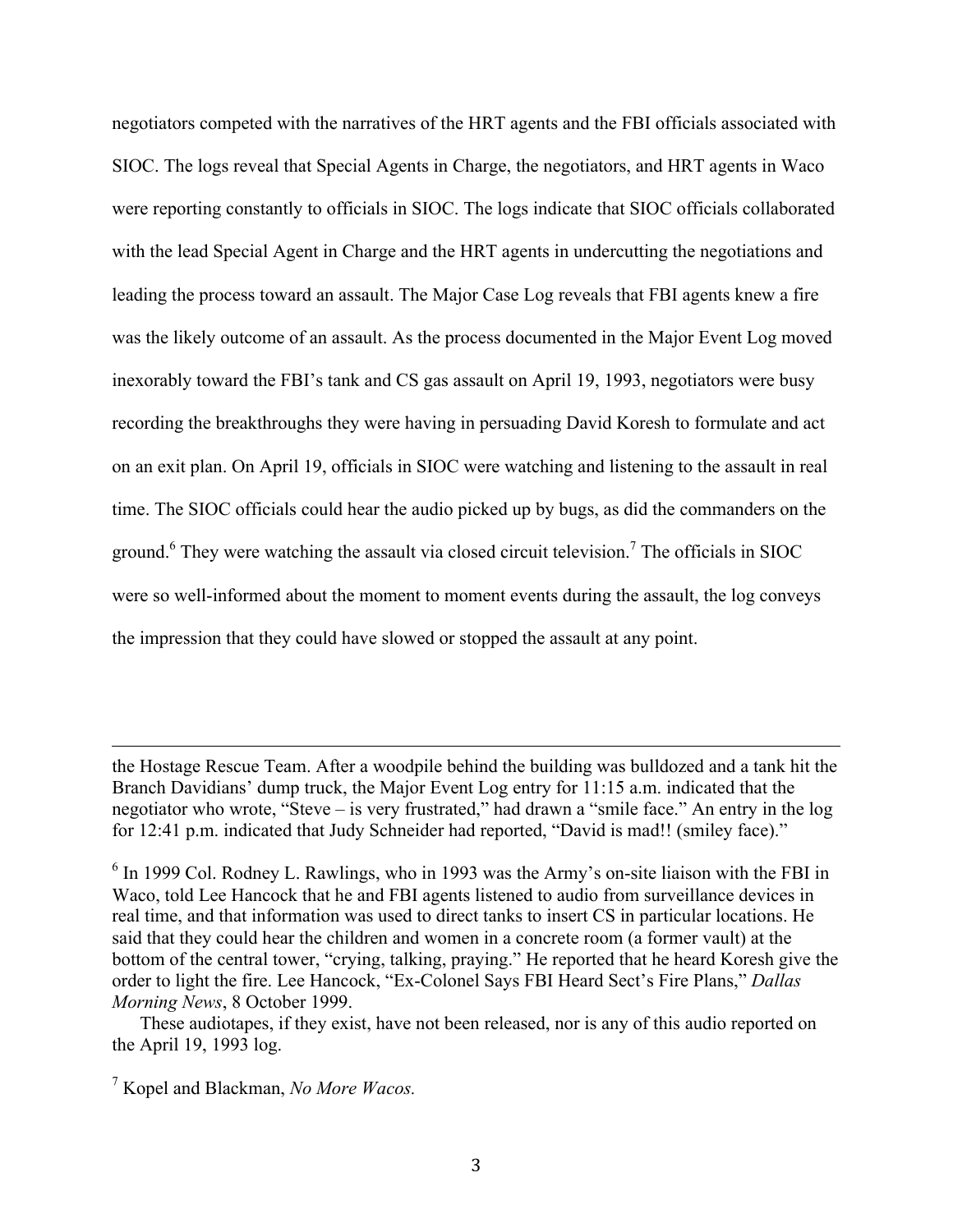Both the officials in SIOC and the commanders directing the assault were aware that beginning at 9:44 a.m. Branch Davidian Graeme Craddock, under the supervision of Steve Schneider at the front door, went outside the building to signal that a tank had severed the field telephone line going into the building and that the Branch Davidians wanted it fixed so they could inform the FBI about the progress David Koresh was making writing his commentary on the Seven Seals in the book of Revelation, after the completion of which Koresh would come out, according to his promise on April 14, 1993. $8$ 

#### **THE ACTORS IN THE FBI**

There were several Special Agents in Charge in Waco, but the primary one was Jeffrey Jamar of the San Antonio FBI office. Richard Schwein of the El Paso office was in charge of the night shift. Bob Ricks of Oklahoma City frequently served as FBI spokesman in the press briefings. The HRT commander was Assistant Special Agent in Charge Richard M. Rogers.

Gary Noesner was the FBI negotiation coordinator from March 1 until March 24, when he was taken off the case for protesting the HRT's aggressive actions toward the Branch Davidians as counteracting progress in negotiations. Noesner reports his views in his 2010 book, *Stalling for Time.*<sup>9</sup> During the negotiations with the Branch Davidians carried out, first, by Lieutenant Larry Lynch of the McLennan County Sheriff's Department, and then by FBI negotiators supervised by Noesner, the Branch Davidians sent out 21 children, and a total of 14 adults came out.

<sup>&</sup>lt;sup>8</sup> WACMUR Updated Event Log for April 19, 1993, 9:44, 9:45, 9:50, 9:51, 9:53.

<sup>9</sup> Gary Noesner, *Stalling for Time: My Life as an FBI Hostage Negotiator* (New York: Random House, 2010).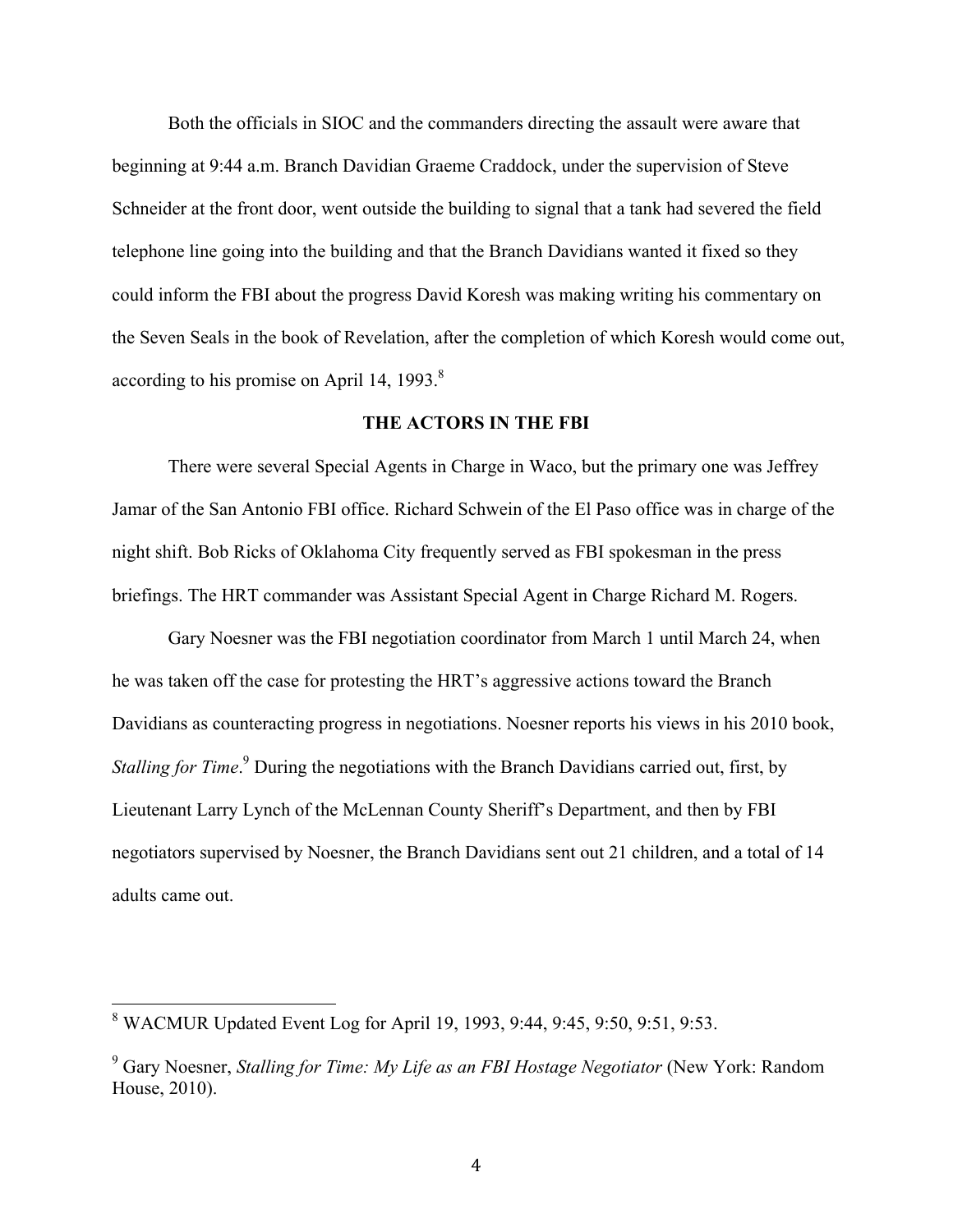Clint Van Zandt was the FBI negotiation coordinator from March 25 through April 19. There is no evidence in the logs that he played a role during the April 19, 1993 assault, except to call SIOC and tell officials that the Branch Davidians wanted their phone fixed so they could communicate with FBI agents. It was never fixed. Both Noesner and Van Zandt were sent to Waco by the Special Operations and Research Unit at the FBI Academy at Quantico, Virginia.

A key negotiator was Supervisory Special Resident Agent Byron Sage from the Austin FBI office. He was not the "lead negotiator" as he is often characterized in the media.<sup>10</sup> Sage arrived in Waco on February 28, 1993, after the shootout between the ATF agents and the Branch Davidians. He went to the McLennan County Sheriff's Department and carried out negotiations whenever Lynch needed a break during the 24-hour 911 call,<sup>11</sup> which had been initiated by Branch Davidian Wayne Martin. After other FBI agents arrived and took over the case on March 1, 1993, Sage stayed on as a negotiator. In his book, Noesner reveals that he learned from the negotiators who stayed on the case that

Van Zandt did not get along with SAC Jamar, who cut him out of the decisionmaking process. Byron Sage became the de facto team leader and through the remainder of the incident played the key negotiation leadership role....<sup>12</sup>

<sup>&</sup>lt;sup>10</sup> For instance, Robert Bryce, "Agent Sage: Still Defending the FBI," *Austin Chronicle*, November 12, 1999, www.austinchronicle.com/news/1999-11-12/74651/.

 $11$  Matthew D. Wittmer and I have listened to all of the digitized audio files of the 911 call on February 28, 1993. There was a lot of dead air time toward the end of the call, as the Branch Davidians caught a little sleep and as negotiations shifted more fully to David Koresh and Steve Schneider using another telephone. We thank Ken Fawcett for providing us with the digitized audio files.

<sup>12</sup> Noesner, *Stalling for Time*, 128.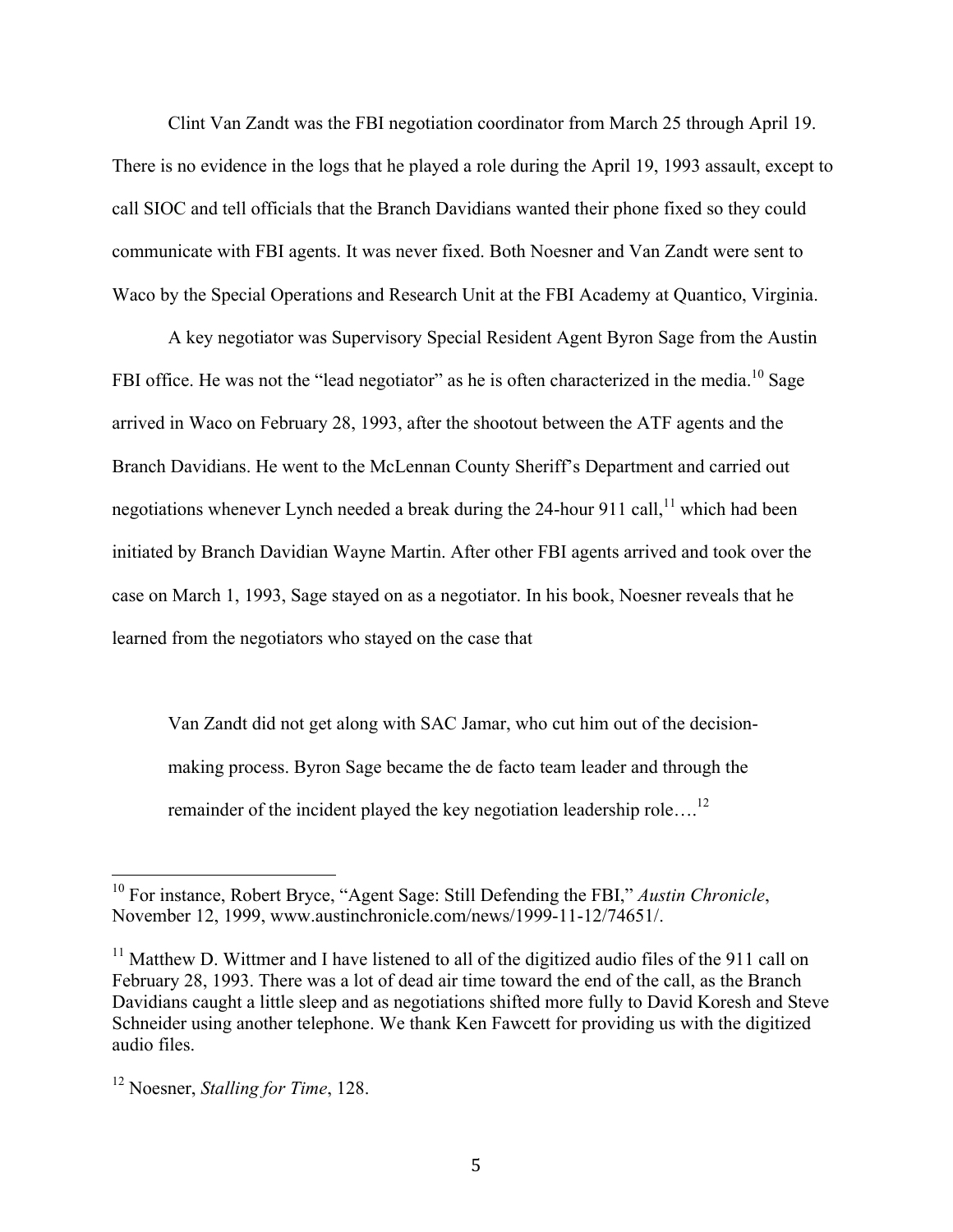When FBI officials in Washington were trying to get the approval of Attorney General Janet Reno for the assault, she wanted a status report on the negotiations. In a two-hour conversation on April 15, 1993, Sage told the Acting Associate Attorney General that negotiations were at an impasse, and there was nothing more negotiators could do to persuade Koresh to come out or send others out. He neglected to say that on the day before, April 14, Koresh had notified the FBI of his exit plan, first, through a telephone conversation with his attorney in the morning, who immediately informed the FBI agents, and then in writing in a letter. It also seems important to me that FBI agents knew that Koresh had signed a contract with his criminal attorney to represent him when he came out. $^{13}$ 

The officials with SIOC who supervised the FBI agents in Waco were: Deputy Assistant

Director Danny Coulson;<sup>14</sup> Assistant Director Larry A. Potts;<sup>15</sup> and E. Michael Kahoe, Chief of

<sup>&</sup>lt;sup>13</sup> United States Department of Justice, *Report to the Deputy Attorney General on the Events at Waco, Texas, February 28 to April 19, 1993,* October 8 (Washington, D.C.: U.S. Department of Justice, 1993), 270-71, available at www.justice.gov/publications/waco/wacotocpg.htm. Webster Hubbell reported that Sage said that Koresh had been "disingenuous" in discussions with Sage about the Seven Seals. "He was also convinced that the FBI had not succeeded in getting anyone released from the compound through negotiation" (270). See Byron Sage's account of the conversation with Hubbell in his congressional testimony in Joint Hearings, *Activities of Federal Law Enforcement Agencies toward the Branch Davidians (Parts 1-3)*, Part 2, Committee on the Judiciary Serial No. 72 (Washington, D.C.: U.S. Government Printing Office, 1996), 342-46. On p. 343, Sage states that it was his recollection that Koresh's proposed exit plan had been received by the FBI after he had the conversation with Hubbell.

On the conveying of Koresh's exit plan to the FBI, see Major Event Log, April 14, 1993, 11:45, 12:50, 18:45, 20:00.

Dick DeGuerin told me in a telephone conversation on May 27, 2014, that FBI agents were aware that Koresh had signed a contract retaining him as his defense attorney in March 1993. DeGuerin's first visit inside the building was March 29, 1993. The Major Event Log shows that DeGuerin went back inside on March 30, March 31, April 1, and April 4, 1993.

<sup>14</sup> Danny O. Coulson with Elaine Shannon, *No Heroes: Inside the FBI's Secret Counter-terror Force* (New York: Pocket Books, 1999), 209-81.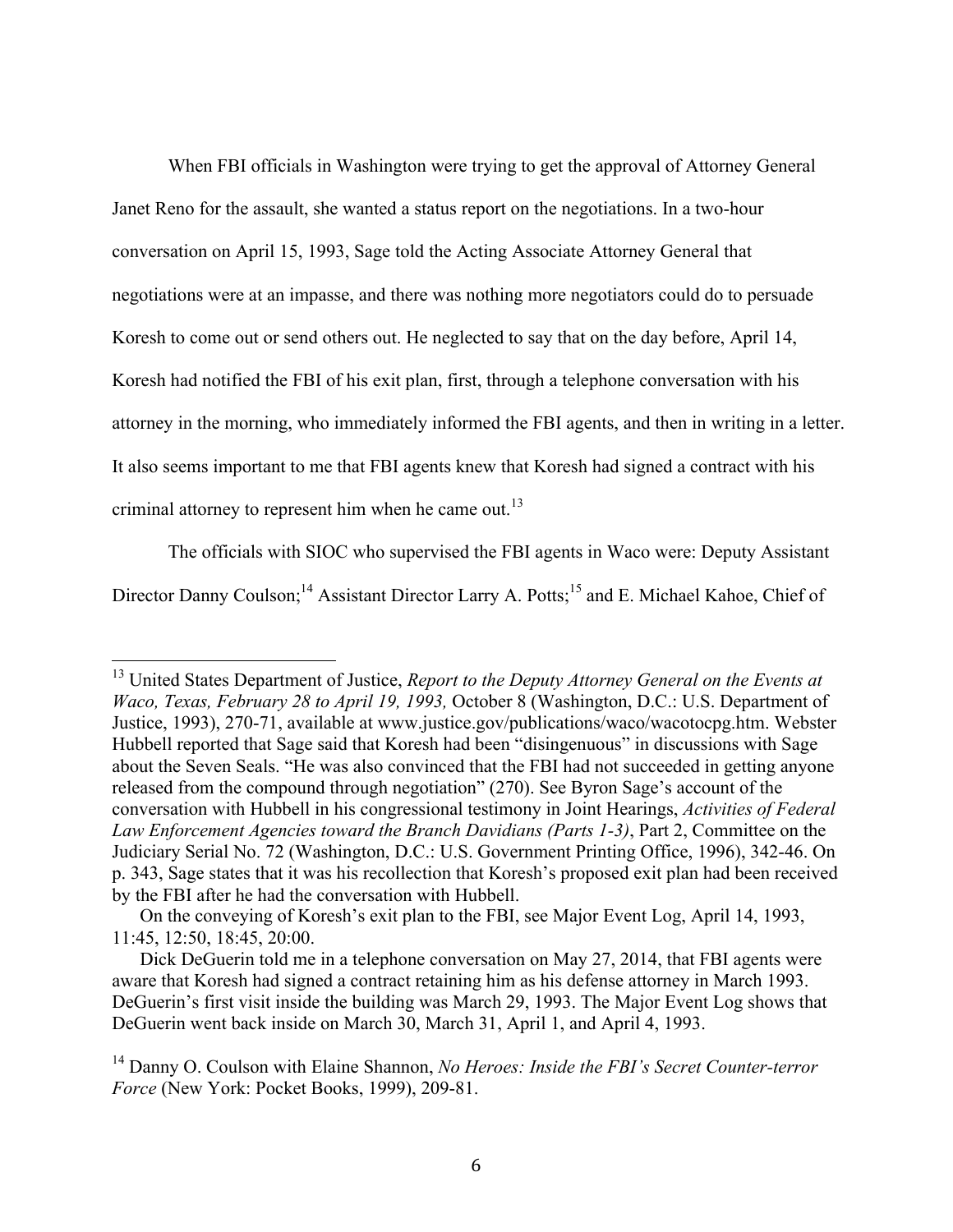the Violent Crimes and Major Offenders Section.<sup>16</sup> These three officials reported to Deputy

Director Floyd I. Clarke;<sup>17</sup> and Director William S. Sessions.<sup>18</sup> Sessions, Clarke, and Potts met

with Attorney General Janet Reno on April 17, 1993 to persuade her to approve the "proposed

operational plan."19

Coulson reveals in his book that during the assault on April 19, 1993, "Reno, Clarke,

Potts, and a few other big shots" were in the "small command center" at SIOC, while he stayed

in SIOC's "big room." Reno left shortly after  $10:00$  a.m. to give a speech.<sup>20</sup>

## **THE ATF ATTEMPTED DYNAMIC ENTRY**

It is illegal for law enforcement agents to fire blindly into a residence.<sup>21</sup> During the siege,

Branch Davidians alleged to the media (until their contact was cut off) and to FBI negotiators

<sup>15</sup> David Johnston, "Director of F.B.I. Demotes Deputy," New York Times, July 15, 1995, www.nytimes.com/1995/07/15/us/director-of-fbi-demotes-deputy.html; Aaron Epstein, "FBI Official Denies Guilt in Idaho Siege," *Philadelphia Inquirer*, September 22, 1995, articles.philly.com/1995-09-22/news/25719516\_1\_fbi-sharpshooter-ruby-ridge-vicki-weaver.

<sup>16</sup> "Ex-F.B.I. Man Sentenced in Ruby Ridge Case," *New York Times*, October 11, 1997, www.nytimes.com/1997/10/11/us/national-news-briefs-ex-fbi-man-sentenced-in-ruby-ridgecase.html; Brendan Farrington, "(Jeb) Bush Restores Rights of FBI Agent Jailed in Ruby Ridge Probe," Associated Press, December 12, 2002.

<sup>17</sup> David Johnston, "No. 2 Man at F.B.I. to Quit for Job with Financier," *New York Times*, November 25, 1993, www.nytimes.com/1993/11/25/us/no-2-man-at-fbi-to-quit-for-job-withfinancier.html.

<sup>18</sup> David Johnston, "Defiant F.B.I. Chief Removed from Job by the President," *New York Times*, July 20, 1993, www.nytimes.com/1993/07/20/us/defiant-fbi-chief-removed-from-job-by-thepresident.html; Ronald Kessler, *The Secrets of the FBI* (New York: Crown Archetype, 2011).

<sup>19</sup> Major Event Log, April 17, 1993, 17:00, 19:00. The thick Reno Briefing File is in the Hancock Collection.

<sup>20</sup> Coulson with Shannon, *No Heroes*, 453.

<sup>21</sup> The ATF's standing orders are "to fire only at clearly identifiable targets." Dick J. Reavis, *The Ashes of Waco: An Investigation* (Syracuse: Syracuse University Press, 1995), 142. According to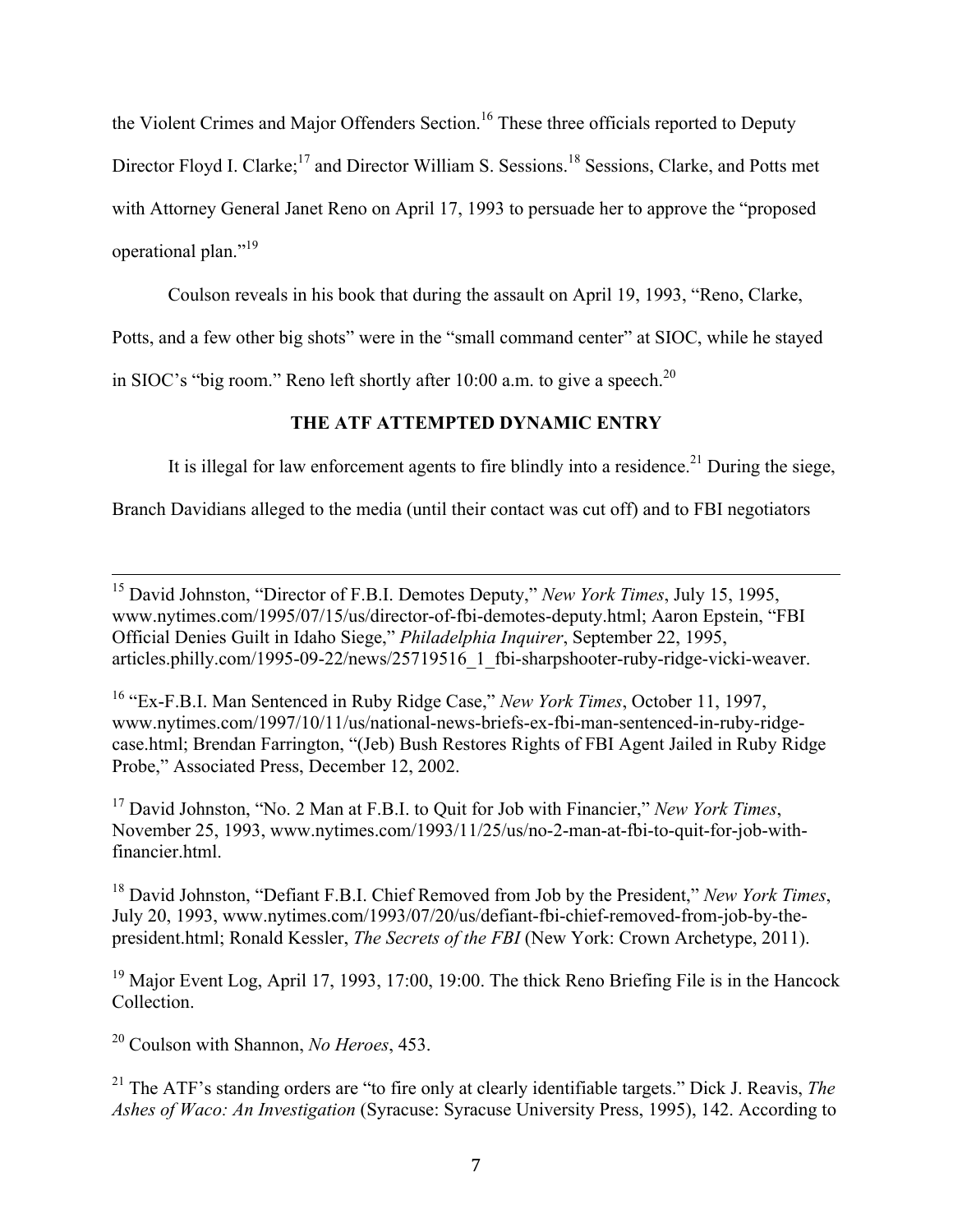that ATF agents in the helicopters fired down through the roof of the building<sup>22</sup> and other ATF agents fired through the windows and walls, thereby killing or mortally wounding Branch Davidians. The Branch Davidians asserted that bullet holes in the roof, walls, and front door of the building would support their allegations. Dick DeGuerin and Jack Zimmerman, the attorneys of David Koresh and Steve Schneider, reported to the press during the siege that they saw many incoming bullet holes when they went inside the building.<sup>23</sup> During the siege, the Branch Davidians expressed concern that the building be preserved to provide evidence supporting their allegations.

### **REVELATIONS IN THE FBI MAJOR EVENT LOG**

Numerous details of the siege are recorded in the Major Event Log. Here I have time to mention only a few of them.

During the siege, FBI agents interviewed former Branch Davidians, Branch Davidians not at Mount Carmel, and relatives and acquaintances of the Branch Davidians. The memos reporting on these interviews are in the Hancock Collection. FBI profilers Pete Smerick and Mark C. Young wrote memos on March 5, March 7, and March 8 explaining that the Branch Davidians believed they would die in an assault by federal agents, and they therefore advised that

Kopel and Blackman, *No More Wacos*, 127n238: "federal agents are not allowed indiscriminate fire in the general direction of bad guys intermingled with noncombatants." They report that ATF agent Roland Ballesteros stressed in congressional testimony, "no fire could be returned except at identified targets, not at windows or shadows which were sources of gunfire, not even at nonthreatening persons in mere possession of firearms."

!!!!!!!!!!!!!!!!!!!!!!!!!!!!!!!!!!!!!!!!!!!!!!!!!!!!!!!!!!!!!!!!!!!!!!!!!!!!!!!!!!!!!!!!!!!!!!!!!!!!!!!!!!!!!!!!!!!!!!!!!!!!!!!!!!!!!!!!!!!!!!!!!!!!!!!!!!!!!!!!!!!!!!!!!!!!!!!!!!

 $22$  The rooms of the mothers and their children were on the second floor. Women without children were living in rooms in the two end towers on the second and third floors.

<sup>23</sup> "Sect's Lawyers Dispute Gunfight Details," *New York Times*, April 5, 1993, www.nytimes.com/1993/04/05/us/sect-s-lawyers-dispute-gunfight-details.html; "Statement of Dick DeGuerin, Attorney for David Koresh," in Joint Hearings, *Activities of Federal Law Enforcement Agencies toward the Branch Davidians*, 2: 22-50.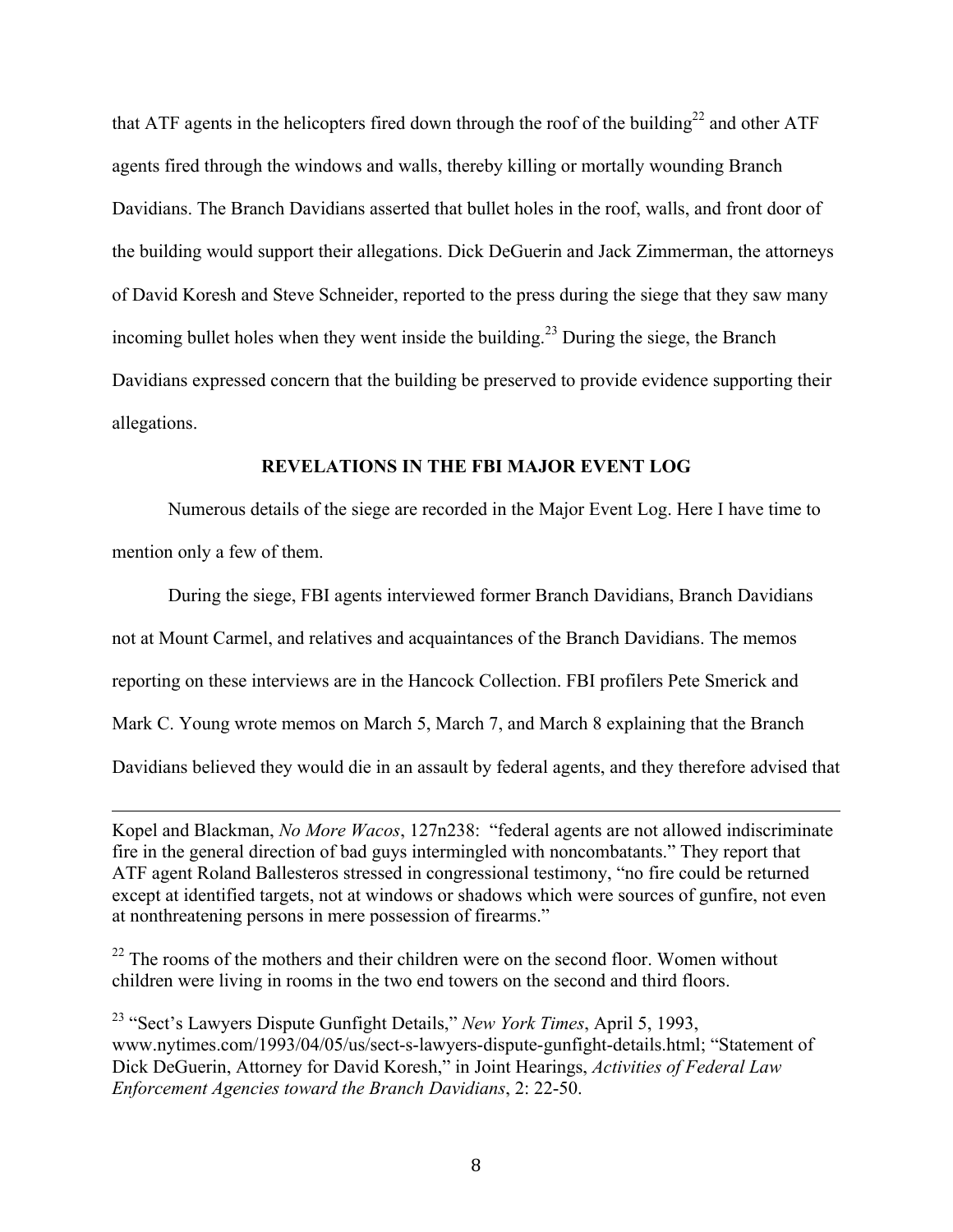the FBI not take aggressive actions that would confirm Koresh's prophecies.<sup>24</sup> On March 9, under pressure from superiors, they wrote a memo advocating "non-offensive" actions "to break the spirit of David Koresh and the control he exercises over his followers."<sup>25</sup> The Major Event Log records an entry by SIOC on March 15: "SSA Smerick supports the current tactics of cutting off the power, media access and negotiations. This has taken away the control he enjoyed earlier."

On March 20 while daylong negotiations for the exit of a number of Branch Davidians were occurring, at 9:16 p.m. SIOC logged that Jeffrey Jamar spoke with Danny Coulson in SIOC. They "agreed that we seem to get more productive results when we put pressure on the compound ie using CEV's to move material from compound area, pushing bus down the road, etc." The entry records that Coulson and Jamar "both agree that more pressure is needed."<sup>26</sup>

They waited until seven adults came out on March 21 before implementing the increased pressure. At 5:54 p.m. on that day some of the Branch Davidians' vehicles were removed.<sup>27</sup> Noesner writes in his book that he confronted Jamar telling him that tactical actions were not

<sup>&</sup>lt;sup>24</sup> Sociologist Nancy T. Ammerman apprised the Justice Department of these memos in "Report" to the Justice and Treasury Departments Regarding Law Enforcement Interaction with the Branch Davidians in Waco, Texas," in *Recommendations of Experts for Improvements in Federal Law Enforcement after Waco* (Washington, D.C.: U.S. Department of Justice, 1993), available at Hartford Institute for Religion Research, hirr.hartsem.edu/bookshelf/ammerman\_article1.html. See also Nancy T. Ammerman, "Waco,

Federal Law Enforcement, and Scholars of Religion," in *Armageddon in Waco: Critical Perspectives on the Branch Davidian Conflict*, ed. Stuart A. Wright (Chicago: University of Chicago Press, 1995), 282-96.

<sup>25</sup> Four memos in the Hancock Collection; Lee Hancock, "FBI Misled Reno to Get Tear Gas OK, Ex-agent Alleged," *Dallas Morning News*, March 6, 2000.

<sup>&</sup>lt;sup>26</sup> Major Event Log, March 20, 1993, 21:16.

<sup>&</sup>lt;sup>27</sup> Major Event Log, March 21, 1993, 17:54.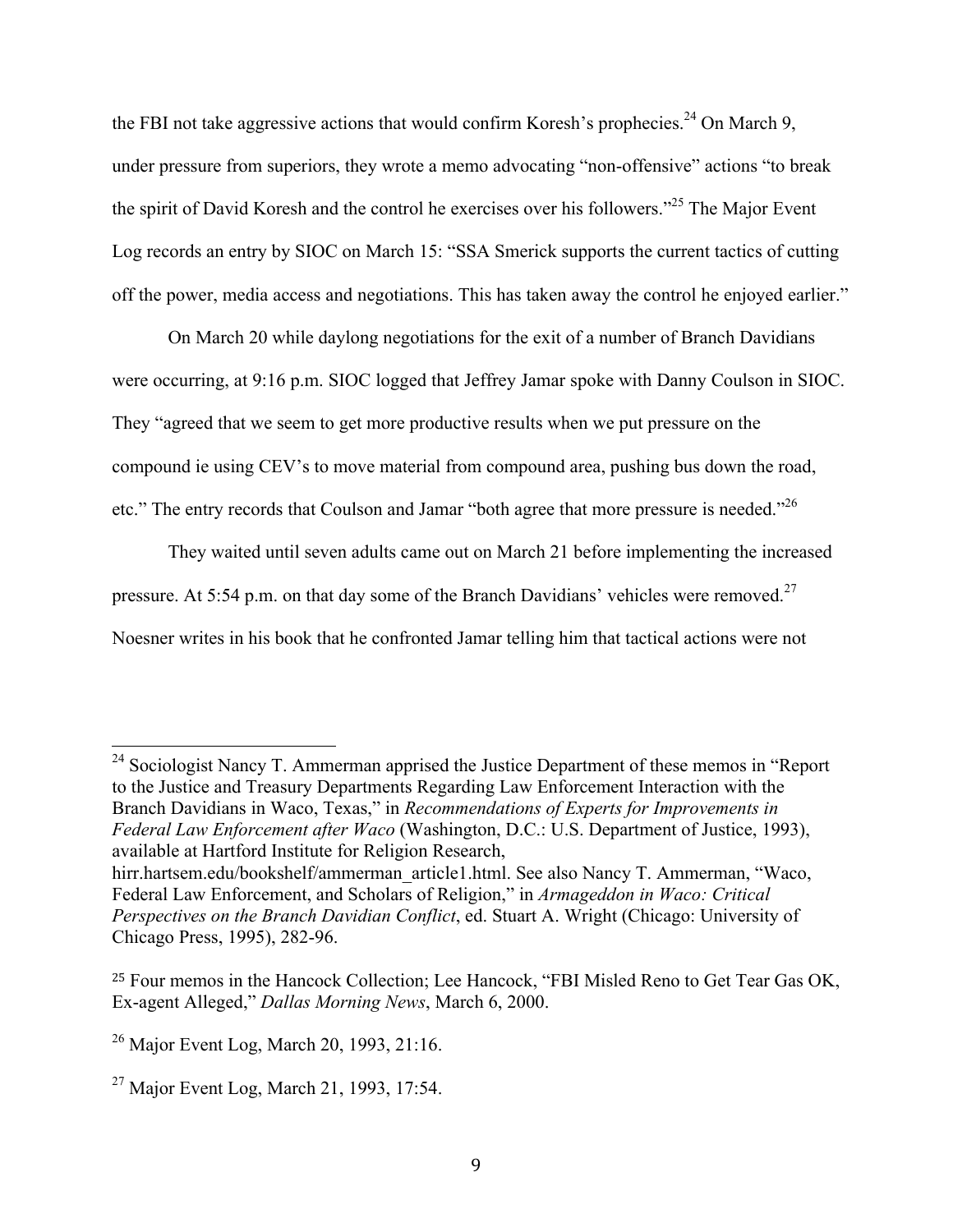conducive to gaining the Branch Davidians' trust and getting people out.<sup>28</sup> This is probably the conversation in which Noesner tried to dissuade Jamar from permitting Richard Schwein to play irritating sounds at night on the loudspeakers, which began that evening. That night Noesner's superior called and told him that he was being removed as negotiation coordinator due to the intervention of a "high-level official at FBI headquarters."<sup>29</sup>

On March 25 at 6:00 a.m. Clint Van Zandt took over as negotiation coordinator.<sup>30</sup> The log indicates he reported to SIOC that the negotiators would demand that 10-20 people be out by a deadline. If the demand was not met, there would be negative consequences.<sup>31</sup>

The Hancock Collection contains a document dated March 27, 1993, entitled "Suicide References." The document concluded that Koresh "statistically shows a low suicide rate; more likely to arrange a 'suicide by cop' situation than to commit suicide." Two persons who were interviewed by FBI agents "felt Passover Week and Easter Weekend could be significant in a resolution."<sup>32</sup>

On April 2 Schneider told negotiators that the Branch Davidians would come out after the conclusion of Passover. April 5 was the beginning of Passover week. FBI agents were aware of the significance of Passover for the Branch Davidians. The Hancock Collections contains an FBI document entitled "Passover Summary" dated April 1, 1993, which summarizes the findings of

<sup>&</sup>lt;sup>28</sup> Noesner, *Stalling for Time*, 126.

<sup>29</sup> Noesner, *Stalling for Time*, 127.

<sup>30</sup> Major Event Log, March 25, 1993, 6:00.

<sup>31</sup> Major Event Log, March 25, 1993, 9:05.

<sup>32</sup> "Suicide References," March 27, 1993, Hancock Collection.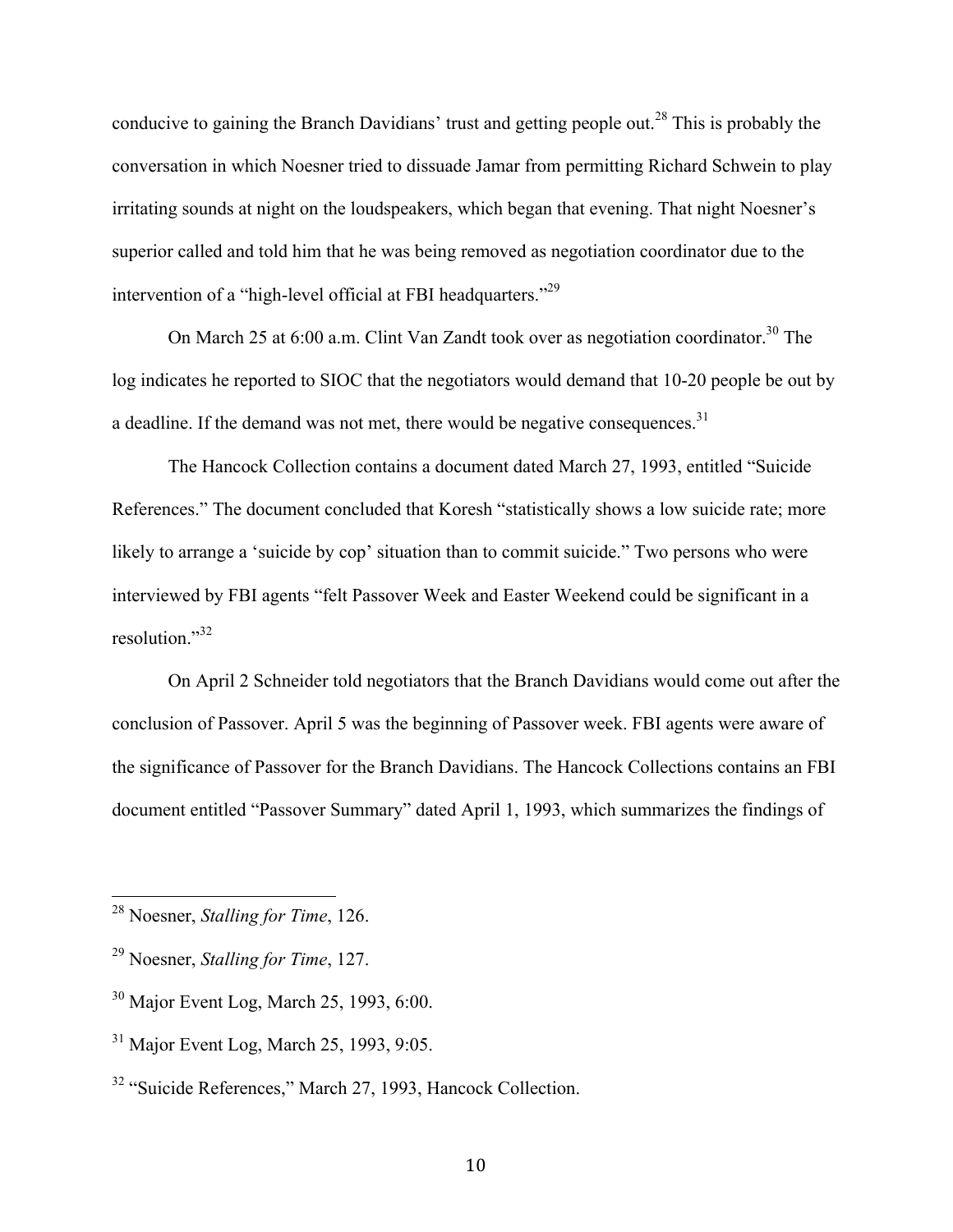interviews conducted by agents. FBI agents learned that Koresh had often predicted that something would happen to the community during Passover.

On April 6 at 3:00 p.m. SIOC logged a call from the Army at Fort Hood, Texas concerning the FBI's request for 48 40mm illumination rounds and 36 40mm ferret (cs) rounds.<sup>33</sup>

From April 7 until the end of the siege, HRT operators fired percussion grenades, known as flashbangs, at Branch Davidians who came out of the building. Frequently these individuals were in the courtyard where the Branch Davidians were collecting rainwater in containers.<sup>34</sup> On April 9 at 7:03 p.m., Steve Schneider was beckoned outside by one of the tank operators, and he was flashbanged.<sup>35</sup>

April 9 was Good Friday. At 3:01 p.m. Steve Schneider asked for permission to go outside and light seven canisters of "incense," which would emit orange smoke. He wanted to do this between 3:00 and 4:00 p.m., the hour that Christ died. Schneider was permitted to do this across the driveway in front of the building.<sup>36</sup> That evening at 6:30 p.m. SIOC logged that an HRT agent in Waco advised an agent in SIOC "that per SAC Jamar and HRT-ASAC Rogers,

 $33$  Major Event Log, April 6, 1993, 15:30. "LTC Marksteiner advised that requests for such ordinance would require authorization at a higher level and might be better obtained through FBI Organic Supplies"

<sup>34</sup> Major Event Log, April 8, 1993, 2:00, 10:00.

 $35$  Major Event Log, April 9, 1993, 19:03, 19:30. During the siege, items were frequently dropped off to the Branch Davidians by agents in the tanks.

<sup>&</sup>lt;sup>36</sup> Major Event Log, April 9, 1993, 15:01. The log reports that this was a customary practice of the Branch Davidians. Clive Doyle, personal communication, reports that he does not know of this practice, and he was unaware that Steve Schneider activated "canisters of incense" during the siege.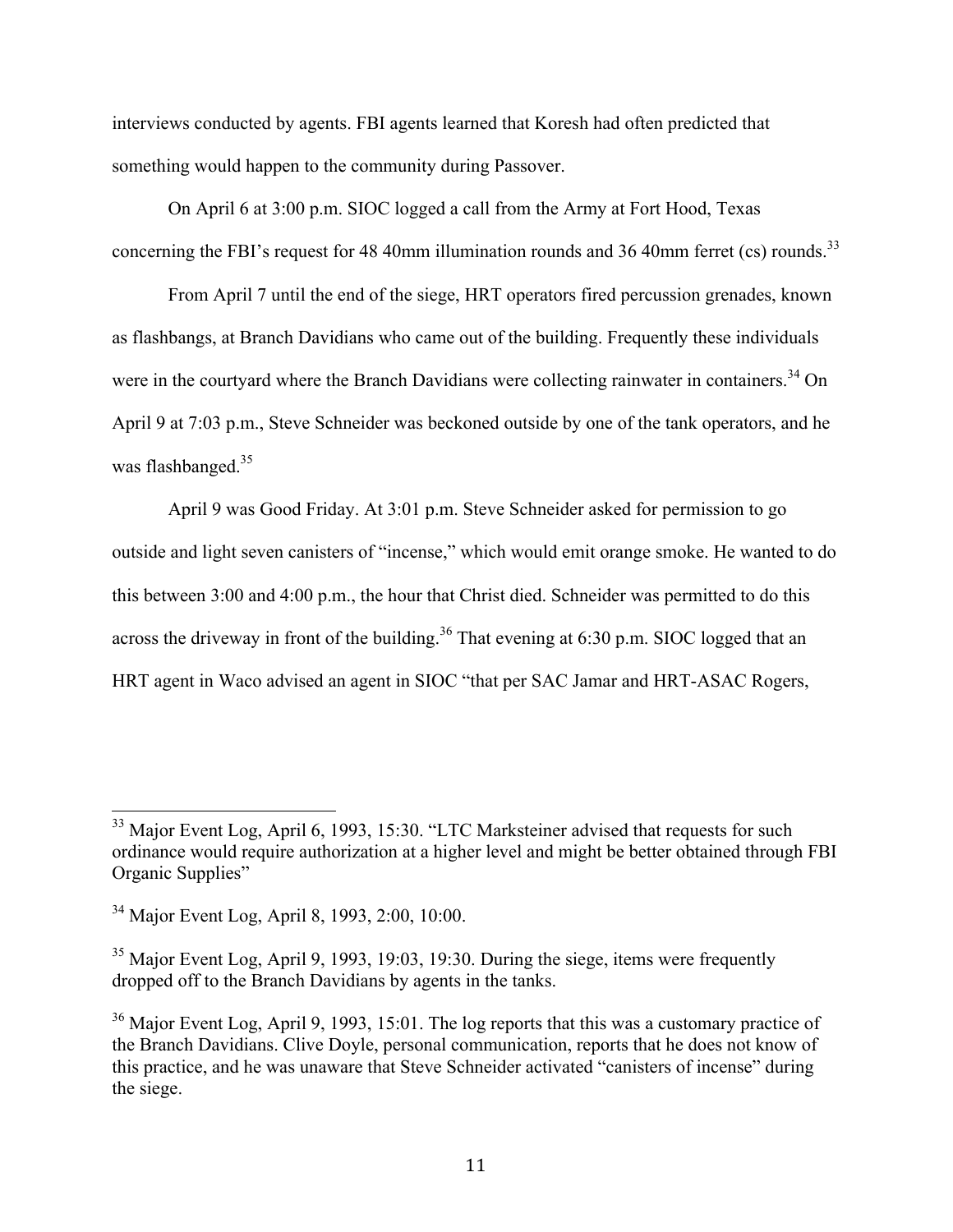there would be no plan to fight a fire should one develop in the Davidian compound."<sup>37</sup> The log contains no evidence that SIOC officials countermanded this decision.

On April 14, the day after the conclusion of Passover, Koresh and Schneider spoke by telephone with DeGuerin and Zimmerman. The attorneys then advised the FBI agents that Koresh would write his manuscript on the Seven Seals of the book of Revelation and then come out. They reported that he anticipated spending two days writing the commentary for each Seal. At 12:50 p.m. SIOC logged that Byron Sage had reported this development.<sup>38</sup>

At 2:00 p.m. on April 14 negotiators logged the first discussion with Branch Davidians about wordprocessing supplies. The Branch Davidians requested typewriter ribbon cassettes for their battery-operated wordprocessor.<sup>39</sup>

On April 16 Schneider called a negotiator at 1:15 a.m. to complain that a tank had rammed the building. It hit the front wall where Graeme Craddock was sleeping in a bunkbed with his head to the wall.<sup>40</sup> At 2:35 a.m. Koresh told a negotiator that he had finished composing his commentary on the First Seal and he was working on the Second Seal.<sup>41</sup> At 3:40 p.m. negotiation coordinator Van Zandt gave a report to SIOC on the typewriting equipment the Branch Davidians needed to type Koresh's manuscript.<sup>42</sup>

<sup>&</sup>lt;sup>37</sup> Major Event Log, April 9, 1993, 18:30.

<sup>38</sup> Major Event Log, April 14, 1993, 11:45, 12:50.

<sup>39</sup> Major Event Log, April 14, 1993, 14:00, 14:20.

<sup>40</sup> Major Event Log, April 16, 1993, 8:53, 8:59, 14:00.

<sup>41</sup> Major Event Log, April 16, 1993, 1:15, 2:35, 3:00.

<sup>42</sup> Major Event Log, April 16, 1993, 15:40.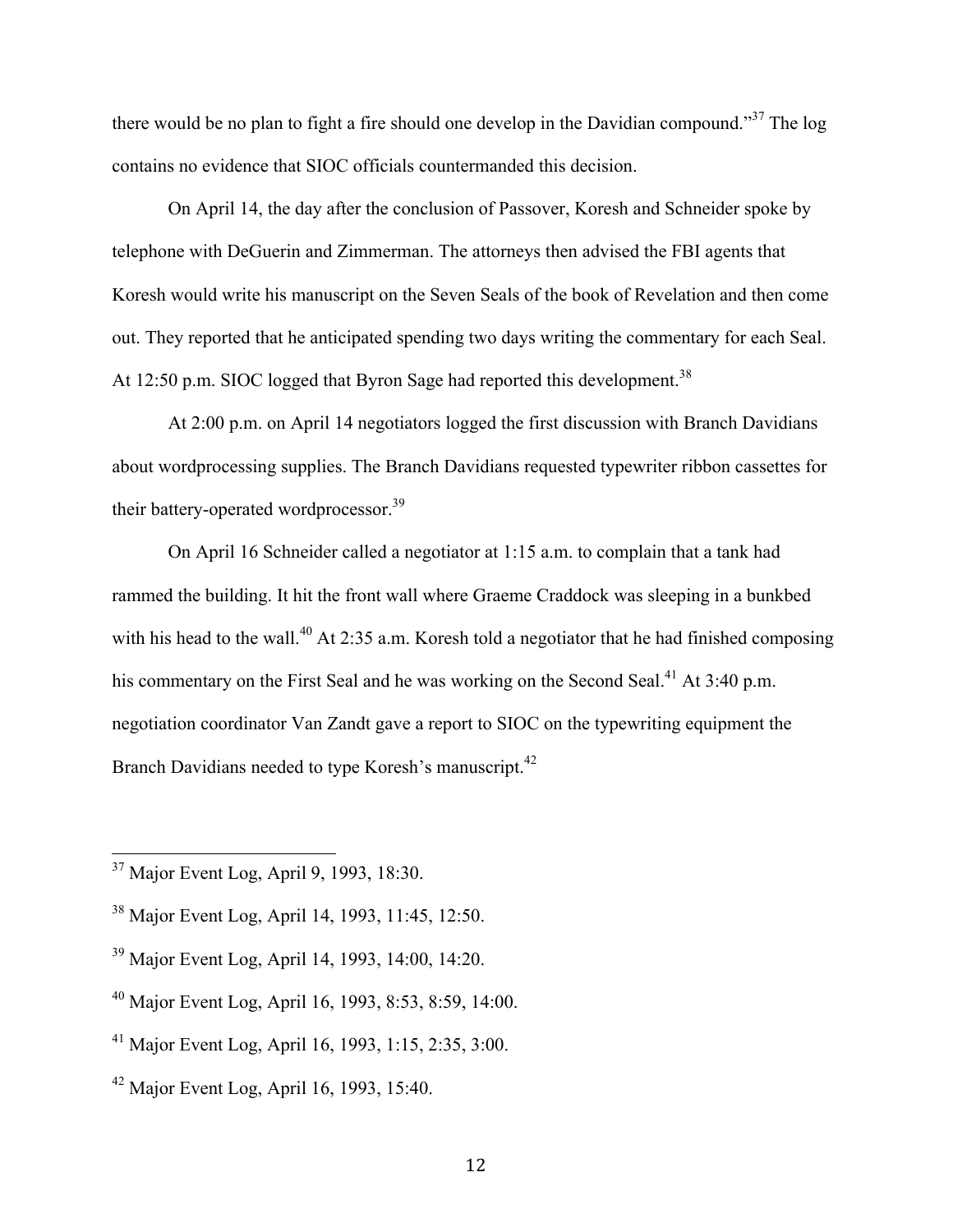On April 17 at 5:00 p.m. SIOC logged that Sessions, Clark, and Potts met with Reno on the "proposed operational plan." The plan was approved by 7:00 p.m. It would be implemented on the morning of April 19, 1993.<sup>43</sup>

On April 18 at 9:00 a.m. SIOC logged that Van Zandt reported that Schneider had again asked for typewriter ribbon cassettes.<sup>44</sup> Around 7:28 p.m. a Branch Davidian was sent outside to pick up the package, which also included milk for the children.<sup>45</sup>

### **TWO FBI REPORTS: PASSOVER ANALYSIS ADDENDUM AND SUICIDE ADDENDUM, APRIL 18, 1993**

Two final summaries of FBI interviews are dated April 18, 1993. These documents stress that Koresh was not likely to order a mass suicide, but he had predicted he and the community would be martyred. Van Zandt and psychiatrist Dr. Joseph Krofcheck had produced an analysis in which they described Koresh as "being fully capable of creating circumstances that could take the lives of all his followers and as many of the authorities as possible.<sup> $,46$ </sup>

If FBI officials thought that David Koresh was a crazy "cult leader," why did they formulate and carry out an assault that could push him to fulfill his prophecies? $47$ 

<sup>&</sup>lt;sup>43</sup> Major Event Log, April 17, 1993, 17:00, 19:00.

<sup>44</sup> Major Event Log, April 18, 1993, 8:45, 9:00.

<sup>45</sup> Major Event Log, April 18, 1993, 17:32, 18:15, 19:20, 19:28, 19:40.

<sup>46</sup> "Suicide Addendum," April 18, 1993.

<sup>&</sup>lt;sup>47</sup> In Catherine Wessinger, "Deaths in the Fire at the Branch Davidians' Mount Carmel: Who Bears Responsibility?" *Nova Religio* 13, no. 2 (November 2009): 26-60, I discuss the Branch Davidians' statements about fire to fulfill prophecies that were picked by the FBI's bugs. Branch Davidians' statements about fire and prophecy were especially clear and urgent after Koresh had an argument with negotiator Henry Garcia at 2:00 p.m. on April 18, 1993, when Koresh called to complain about tanks clearing out the remaining Branch Davidians. This call is noted in Major Event Log, April 18, 1993, 13:45, 14:00.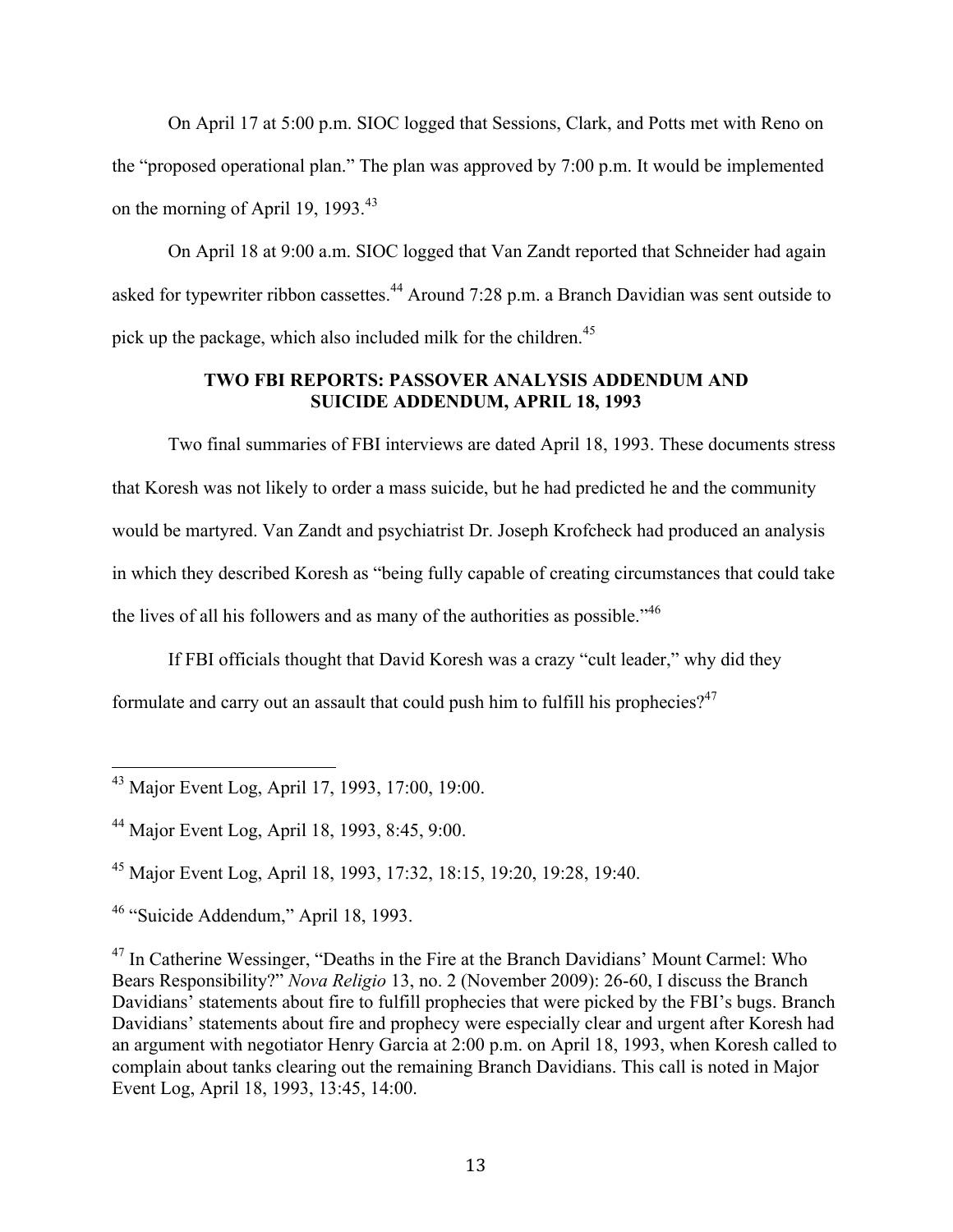#### **EVENTS ON APRIL 19, 1993 ACCORDING TO THE WACMUR UPDATED EVENT LOG**

There is a lot I could say about what the April 19, 1993 log reveals. Here I will zero in on just two entries.

Disturbingly, the beginning of the April 19, 1993 log indicates that FBI agents anticipated the possibility of a fire resulting from the tank and CS assault. At 1:25 a.m. Special Agent Robert Zane logged a notation: "M.D. specializing in pediatric burns has called offering assistance." Zane's log entry states that this physician worked at the "Galveston Burn Center."<sup>48</sup> I do not believe that a physician in Galveston, Texas called an FBI agent in Waco, Texas out of the blue. He must have been returning a call.

After the building was gassed from 6:00 a.m. until noon, after the building had suffered a lot of damage from tanks running through it, and after the children and their mothers in the concrete vault at the base of the tower were gassed at  $11:55$  a.m., <sup>49</sup> the log records the first sighting of fire at 12:11 p.m. by agents on the ground. Immediately, at 12:11, SIOC began inserting statements in the log putting sole responsibility on the Branch Davidians: **"**Fire started at compound appears to have been started by them having torched it."<sup>50</sup>

<sup>48</sup> Major Case 80-WACMUR Updated Event Log for April 19, 1993, 1:25.

<sup>49</sup> Major Case 80-WACMUR Updated Event Log for April 19, 1993, 11:55.

<sup>50</sup> Major Case 80-WACMUR Updated Event Log for April 19, 1993, 12:11. At 12:25 SIOC logged: "Fire started from a number of locations simultaneously." At 12:34 SIOC logged: "Fire trucks arrived and going right into compound." In fact the fire trucks were not permitted by Jamar to approach until 12:41, after the building had burned completely down. At 12:36 SIOC logged, "Front white side windows observed individuals lighting fires. People clearly seen lighting fires by FBI personnel in Forward TOC. Seen with binoculars."

SIOC's allegation that someone in the FTOC (the house across Double EE Ranch Road) had seen someone inside the front door of the building lighting a fire was proven false during the criminal trial. From cross-examination of the agent's description of what he saw through the front door of the Mount Carmel residence, it was determined that it was around 10:00 a.m. when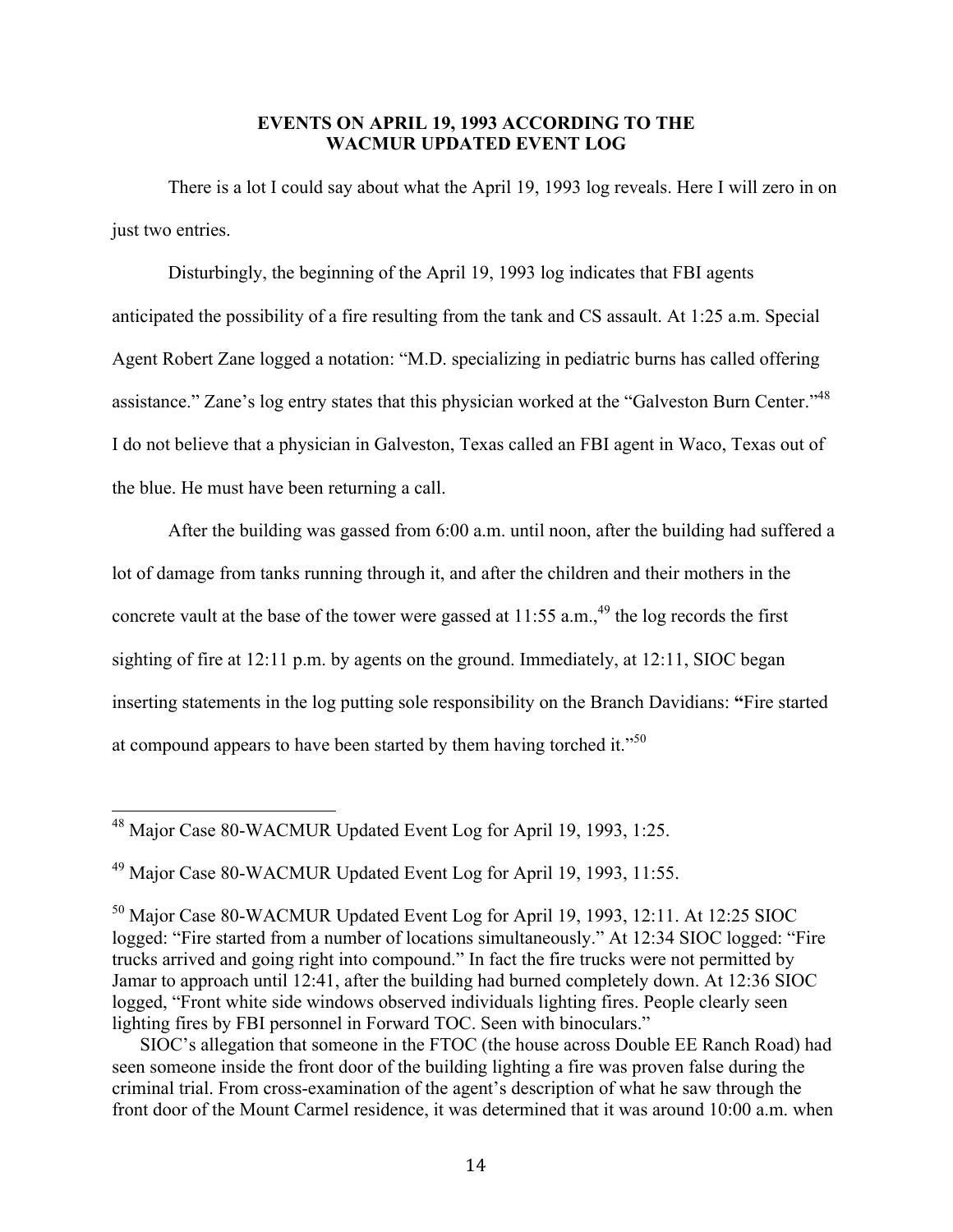#### **CONCLUSION**

The logs, memos, and other internal FBI documents in the Lee Hancock Collection, indicate that FBI decision-makers were aware of the Branch Davidians' apocalyptic theology of martyrdom. How far up the chain of command this information was conveyed is unknown.

The Major Event Log supports the suspicion of the negotiators, expressed by Gary Noesner in his book, that the negotiations were being deliberately sabotaged. Deputy Assistant Director Danny Coulson, when he was commander of the HRT in 1985, had personally obtained positive results in a siege by keeping a low-key tactical presence and permitting creative negotiation techniques to be implemented,  $51$  but he was the one who on March 20, 1993 gave Jamar the green light to carry out aggressive actions against the Branch Davidians to get "more productive results."

FBI agents have expended much effort in blaming the fire solely on David Koresh and the Branch Davidians. In my view, the responsibility for the fire at Mount Carmel does not rest

he saw a man inside the foyer making a sweeping motion with his hands as if lighting a fire. But the first fire was not visible on FLIR until 12:07 p.m. Kopel and Blackman, *No More Wacos*, 200; Doyle with Wessinger and Wittmer, *A Journey to Waco*, 168-69.

!!!!!!!!!!!!!!!!!!!!!!!!!!!!!!!!!!!!!!!!!!!!!!!!!!!!!!!!!!!!!!!!!!!!!!!!!!!!!!!!!!!!!!!!!!!!!!!!!!!!!!!!!!!!!!!!!!!!!!!!!!!!!!!!!!!!!!!!!!!!!!!!!!!!!!!!!!!!!!!!!!!!!!!!!!!!!!!!!!

<sup>51</sup> Coulson with Shannon, *No Heroes*, 211-313; Kerry Noble, *Tabernacle of Hate: Why They Bombed Oklahoma City* (Prescott, Ont.: Voyageur Publishing, 1998); Clint Van Zandt with Daniel Paisner, *Facing Down Evil: Life on the Edge as an FBI Hostage Negotiator* (London: Penguin, 2006), 75-129.

For a cogent explanation of the reasons for the differences in the two integrated negotiationtactical styles manifested at the Covenant, the Sword, and the Arm of the Lord in Arkansas in 1985 and with the Branch Davidians at Mount Carmel in 1993, see Stuart A. Wright, "Anatomy of a Government Massacre: Abuses of Hostage-Barricade Protocols during the Waco Standoff," *Terrorism and Political Science* 11, no. 2 (Summer 1999): 39-68. My argument in this paper is that the decision to utilize negotiations solely to facilitate the implementation of a tactical resolution was made among the FBI officials in SIOC, rather than unilaterially by SAC Jamar and ASAC Rogers in Waco.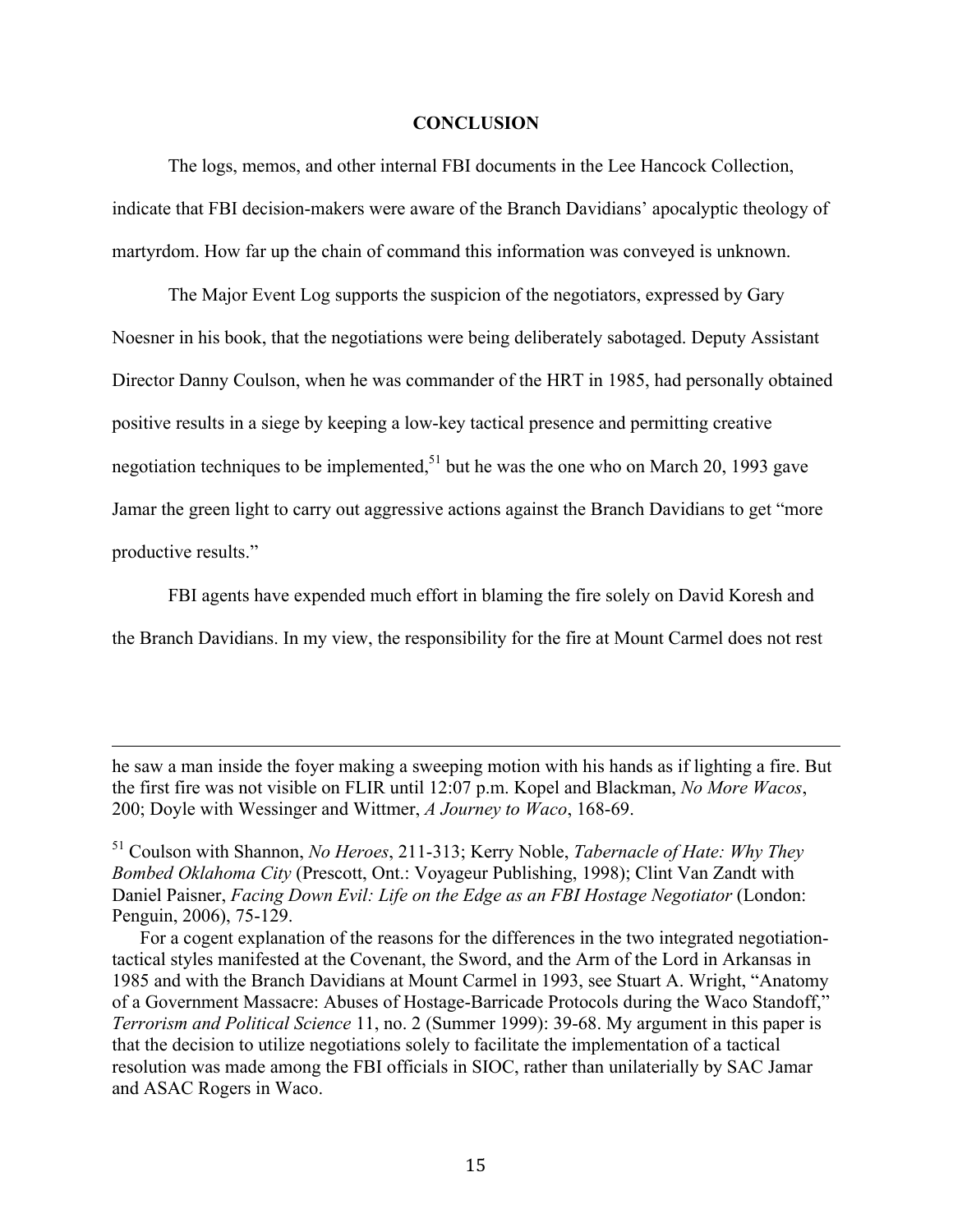so much on whether or not some Branch Davidians poured fuel and lit fires,<sup>52</sup> but on the fact that FBI officials knew there was fuel inside the building and that a fire was very likely, as indicated by the log entry at 1:25 a.m. on April 19, 1993 about a pediatric burn specialist standing by. FBI agents in Waco and SIOC were aware that Branch Davidians were using kerosene in Coleman lanterns, because their electricity had been turned off.<sup>53</sup> They knew a large propane tank was located behind the central tower close to the kitchen. The FBI's narrative about the fire that has been promoted to the public was constructed before it even occurred. The fire that killed 22 children, seven teenagers, and 53 adults was not a surprise to FBI officials logging the entries.

 $52$  See my discussion in Wessinger, "Deaths in the Fire at the Branch Davidians' Mount Carmel."

<sup>&</sup>lt;sup>53</sup> During the siege, HRT agents observed Branch Davidians bringing in supplies stored in the gymnasium, because they formed a line outside the building from the gymnasium's door to pass items into a window of the chapel on the east side. This is when kerosene and Coleman lanterns were brought in. Doyle with Wessinger and Wittmer, *A Journey to Waco*, 140.